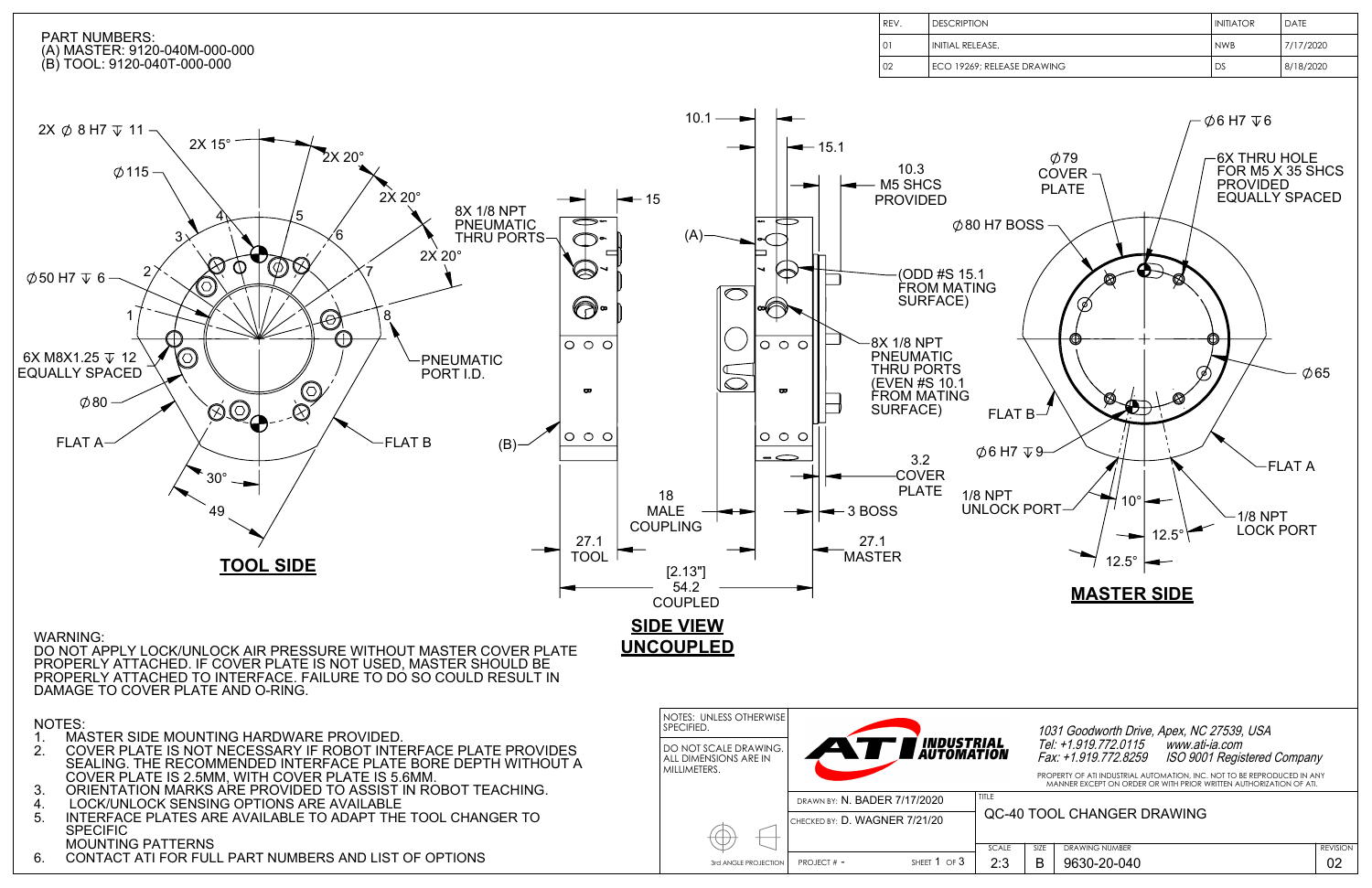REVISION



PROPERTY OF ATI INDUSTRIAL AUTOMATION, INC. NOT TO BE REPRODUCED IN ANY MANNER EXCEPT ON ORDER OR WITH PRIOR WRITTEN AUTHORIZATION OF ATI.

| SI <sub>7</sub> F | <b>DRAWING NUMBER</b> |
|-------------------|-----------------------|
|                   | 9630-20-04            |

## 1031 Goodworth Drive, Apex, NC 27539, USA Tel: +1.919.772.0115 www.ati-ia.com Fax: +1.919.772.8259 ISO 9001 Registered Company